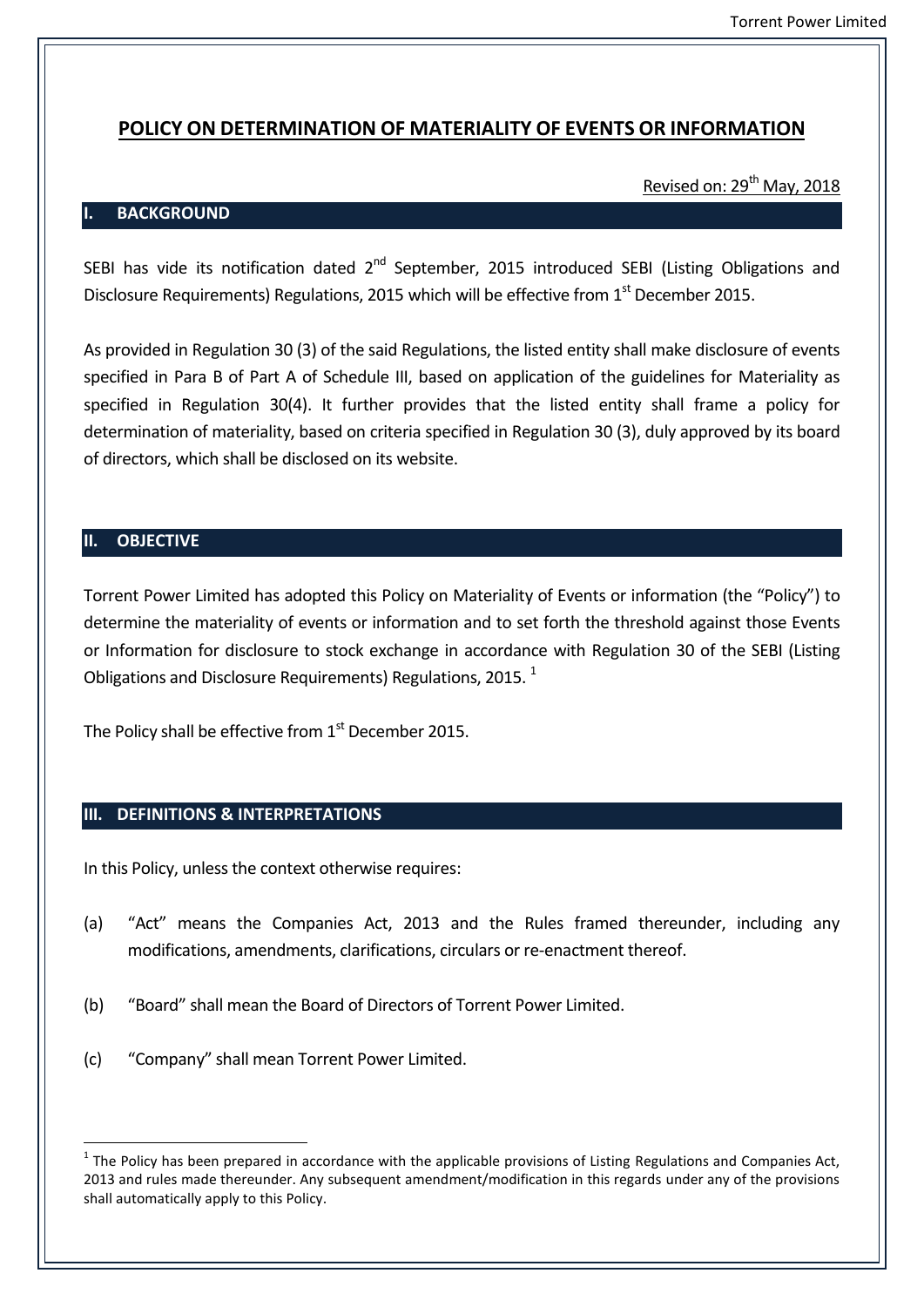- (d) "Events or Information" means events or information as prescribed under Para B of Part A of SCHEDULE III to the Listing Regulations.
- (e) "Listing Regulations" shall mean the SEBI (Listing Obligations and Disclosure Requirements) Regulations, 2015 including any modifications, amendments, clarifications, circulars or reenactment thereof.
- (f) "Other Information" means as prescribed under Para C of Part A of SCHEDULE III to the Listing Regulations.
- (g) "SEBI Regulations" would include all the acts, regulations, circular, notifications etc. issued by the Securities Exchange Board of India from time to time.
- (h) "Stock Exchange" means a recognised stock exchange as defined under clause (f) of section 2 of the Securities Contracts (Regulation) Act, 1956 on which Equity shares of the Company are listed.
- (i) "Subsidiary" shall mean a company shall be considered as Subsidiary if it falls within the criteria defined under Section 2(87) of the Act.

Any word used in this policy but not defined herein shall have the same meaning ascribed to it in the Act, SEBI Act or Rules and Regulations made thereunder, Listing Agreement, Accounting Standards or any other relevant legislation / law applicable to the Company. In case of any dispute or differences between this Policy and provisions of Act / Listing Agreement, the latter shall apply.

## **IV. CRITERIA FOR DETERMINATION OF MATERIALITY OF EVENTS OR INFORMATION**

The following criteria, as per Regulation 30(4)(i) of the Listing Regulations, shall be considered based on which materiality of Events or Information will be determined:

- (a) Event or Information, the omission of which is likely to result in discontinuity or alteration of event or information already available publicly; or
- (b) Event or Information, the omission of which is likely to result in significant market reaction if the said omission came to light at a later date;
- (c) In case where the criteria specified in sub-clauses (a) and (b) are not applicable, an Event or Information, which in the opinion of the Board is considered material.

## **V. MATERIALITY THRESHOLD FOR DETERMINATION OF MATERIAL EVENTS OR INFORMATION**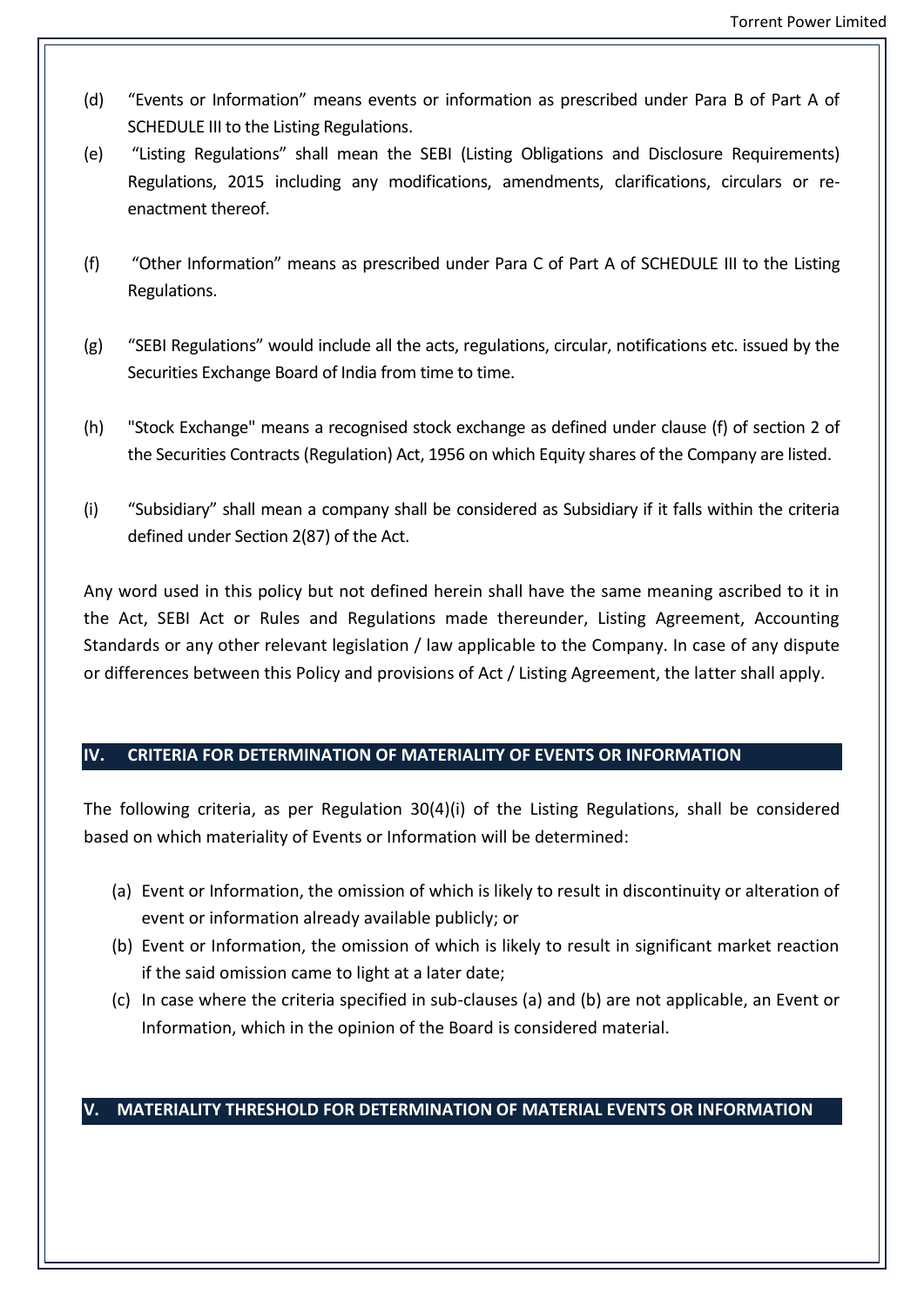Keeping in view the criteria for determination of materiality of Events or Information as mentioned in Clause IV above, materiality threshold has been defined as follows for Events or Information specified in Para B of Part A of Schedule III to the Listing regulations:

'Such Events or Information shall be considered material:

 where the value involved in it exceeds 10% of the gross turnover or total revenue or total income or net worth

OR

 where the impact of it exceeds 5% of the gross turnover or total revenue or total income or net worth;'

*Only such impact which is direct and reasonably quantifiable shall be considered.*

The above threshold shall be determined on the basis of audited consolidated financial statements of last audited financial year.'

### **VI. DETERMINATION OF OTHER INFORMATION WHICH IS MATERIAL**

CFO of the Company, in consultation with Chairman of the Company is authorised to take a view on the materiality of Other Information viz. major development that is likely to affect business, e.g. emergence of new technologies, expiry of patents, any change of accounting policy that may have a significant impact on the accounts, etc. and brief details thereof and any other information which is exclusively known to the Company which may be necessary to enable the holders of securities of the listed entity to appraise its position and to avoid the establishment of a false market in such securities.

# **VII. MATERIALITY THRESHOLD FOR DETERMINATION OF MATERIAL EVENTS OR INFORMATION OR OTHER INFORMATION OF SUBSIDIARIES OF THE COMPANY**

In case the Events or Information relates to the Subsidiary of the Company, the materiality threshold as defined in Clause V of the Policy should be determined based on the consolidated figures of the Company. In case of Other Information, the CFO of the Company, in consultation with Chairman of the Company is authorised to take a view on the materiality of such Other Information that qualifies for disclosure.

#### **VIII.GENERAL**